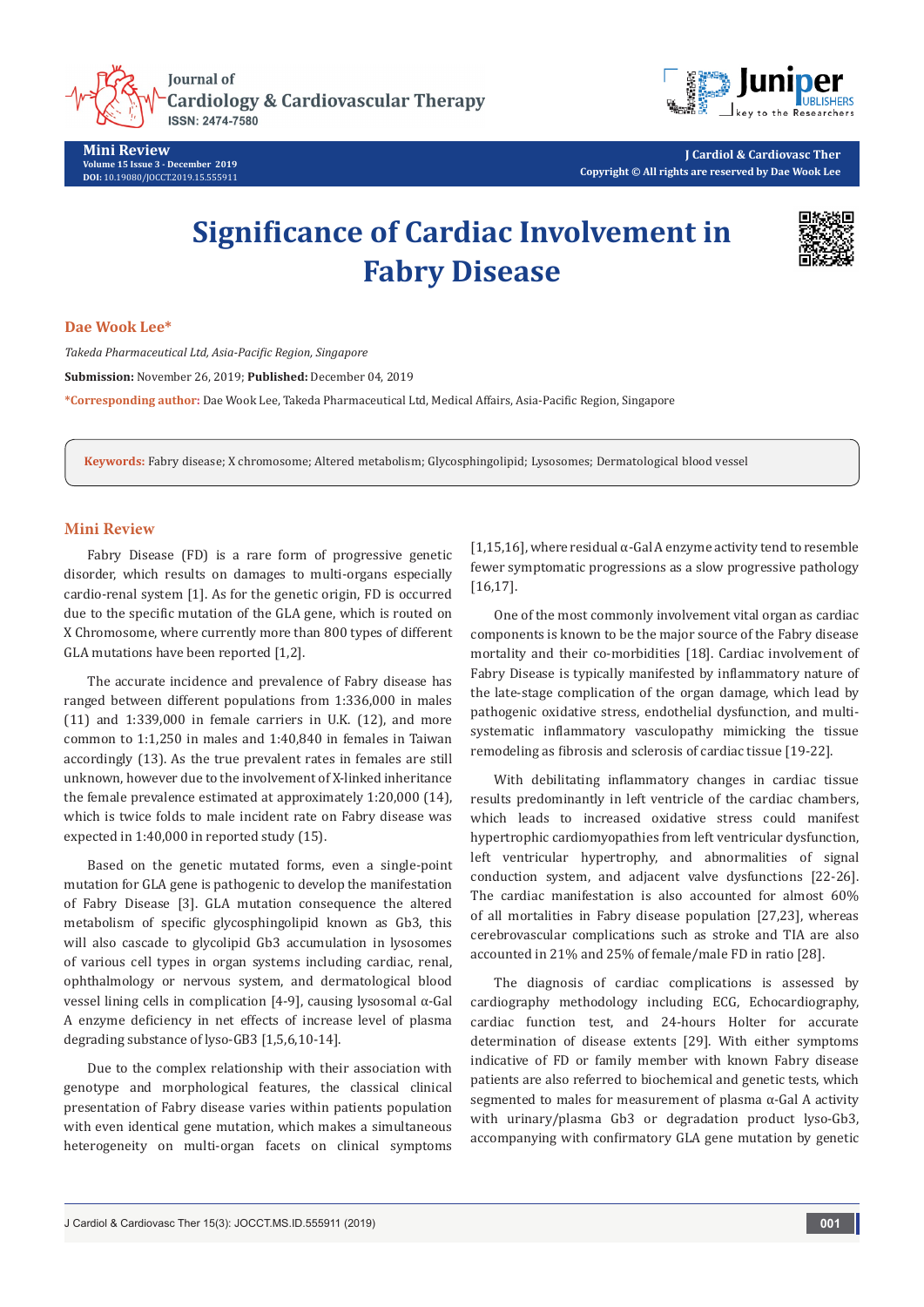analysis [29]. In females, due to the X-linked chromosome, genetic analysis and testing on GLA gene is essential methods to diagnose Fabry disease [29].

The important aspects on diagnosis of Fabry disease is based on the duration undertaken in prior to confirmatory findings on the genetic assessment which commonly lead to delays by the characteristic on symptomatic non-specificity and diverse presentation with less acknowledgement on disease state [27,29]. The average delay expected from first symptom presentation to diagnosis was reported in ranges from 12 years to 16 years, and even exceeding a long-term diagnostic delay more than 20 years were frequently seen with sequential consultations from multispecialists including potential risks of differential or misdiagnosis [27,30]. In contrary to diagnostic delay, the quality of life in Fabry disease when early in life is significantly compromised with deteriorating consequences [31].

The treatment of Fabry disease requires a multi-displinary approach, which most essential treatment is the management of underlying enzyme deficiency by Enzyme Replace Therapy (ERT) such as Agalsidase alfa to slow the progression of the disease by their mechanism of action in supplement of exogenous enzyme intravenously to target lysosome via receptor-mediated endocytosis at cellular level with net effects of reduction of substrate amounts leading to inhibit glycosphingolipid synthesis [32,33]. ERT is also indicated as a long-term correction of enzyme deficiency of Fabry Disease with tolerance [33].

In combination to ERT, supportive treatment for specific cardiac symptoms are also adjuvant with Fabry disease, which the common treatments of ACE inhibitors, ARBs, anti-arrhythmics, diuretics, and Pacemaker at late cardiac complication are considered [34,35]. Thus, the principle of comprehensive management would be key to prevent the further organ damage and disease progression of Fabry disease, early involvements of multi-displinary contribution would enhance the patient's longterm modalities and their further improvement in quality of life within rare condition on Fabry disease [1,34,35-39].

#### **References**

- 1. [Schäfer E, Baron K, Widmer U, Deegan P, Neumann HPH, et al. \(2005\)](https://www.ncbi.nlm.nih.gov/pubmed/15776423)  [Thirty-four novel mutations of the GLA gene in 121 patients with Fabry](https://www.ncbi.nlm.nih.gov/pubmed/15776423)  [disease. Hum Mutat 25\(4\): 412.](https://www.ncbi.nlm.nih.gov/pubmed/15776423)
- 2. [Benjamin ER, Della Valle MC, Wu X, Katz E, Pruthi F, et al. \(2017\) The](https://www.ncbi.nlm.nih.gov/pubmed/27657681)  [validation of pharmacogenetics for the identification of Fabry patients](https://www.ncbi.nlm.nih.gov/pubmed/27657681)  [to be treated with migalastat. Genet Med 19\(4\): 430-438.](https://www.ncbi.nlm.nih.gov/pubmed/27657681)
- 3. [Garman SC, Garboczi DN \(2004\) The molecular defect leading to Fabry](https://www.ncbi.nlm.nih.gov/pubmed/15003450)  [disease: structure of human alpha-galactosidase. J Mol Biol 337\(2\):](https://www.ncbi.nlm.nih.gov/pubmed/15003450)  [319-335.](https://www.ncbi.nlm.nih.gov/pubmed/15003450)
- 4. [Desnick RJ, Blieden LC, Sharp HL, Hofschire PJ, Moller JH \(1976\)](https://www.ncbi.nlm.nih.gov/pubmed/824066)  [Cardiac valvular anomalies in Fabry disease. Clinical, morphologic, and](https://www.ncbi.nlm.nih.gov/pubmed/824066)  [biochemical studies. Circulation 54\(5\): 818-825.](https://www.ncbi.nlm.nih.gov/pubmed/824066)
- 5. [Schibanoff JM, Kamoshita S, O'Brien JS \(1969\) Tissue distribution of](https://www.ncbi.nlm.nih.gov/pubmed/4309191)  [glycosphingolipids in a case of Fabry's disease. J Lipid Res 10\(5\): 515-](https://www.ncbi.nlm.nih.gov/pubmed/4309191) [520.](https://www.ncbi.nlm.nih.gov/pubmed/4309191)
- 6. Desnick RJ (2001) In: Scriver R, et al. (eds.), The Metabolic and Molecular Bases of Inherited Disease. New York: McGraw-Hill, New York 3733-3774.
- 7. [Garman SC, Garboczi DN \(2004\) The molecular defect leading to Fabry](https://www.ncbi.nlm.nih.gov/pubmed/15003450)  [disease: structure of human alpha-galactosidase. J Mol Biol 337\(2\):](https://www.ncbi.nlm.nih.gov/pubmed/15003450)  [319-335.](https://www.ncbi.nlm.nih.gov/pubmed/15003450)
- 8. [Testai FD, Gorelick PB \(2010\) Inherited metabolic disorders and stroke](https://www.ncbi.nlm.nih.gov/pubmed/20065125)  [part 1: Fabry disease and mitochondrial myopathy, encephalopathy,](https://www.ncbi.nlm.nih.gov/pubmed/20065125)  [lactic acidosis, and strokelike episodes. Arch Neurol 67\(1\): 19-24.](https://www.ncbi.nlm.nih.gov/pubmed/20065125)
- 9. [Hoffmann B \(2009\) Fabry disease: recent advances in pathology,](https://www.ncbi.nlm.nih.gov/pubmed/19818152)  [diagnosis, treatment and monitoring. Orphanet J Rare Dis 4: 21-29.](https://www.ncbi.nlm.nih.gov/pubmed/19818152)
- 10. [Brady RO, Gal AE, Bradley RM, Martensson E, Warshaw AL, et al. \(1967\)](https://www.ncbi.nlm.nih.gov/pubmed/6023233)  [Enzymatic defect in Fabry's disease. Ceramidetrihexosidase deficiency.](https://www.ncbi.nlm.nih.gov/pubmed/6023233)  [N Engl J Med 276\(21\): 1163-1167.](https://www.ncbi.nlm.nih.gov/pubmed/6023233)
- 11. [Lemansky P, Bishop DF, Desnick RJ, Hasilik A, von Figura K \(1987\)](https://www.ncbi.nlm.nih.gov/pubmed/3029062)  [Synthesis and processing of alpha-galactosidase A in human](https://www.ncbi.nlm.nih.gov/pubmed/3029062)  [fibroblasts. Evidence for different mutations in Fabry disease. J Biol](https://www.ncbi.nlm.nih.gov/pubmed/3029062)  [Chem 262\(5\): 2062-2065.](https://www.ncbi.nlm.nih.gov/pubmed/3029062)
- 12. [Mehta A \(2002\) Agalsidase alfa: specific treatment for Fabry disease.](https://www.ncbi.nlm.nih.gov/pubmed/12096664)  [Hosp Med 63\(6\): 347-350.](https://www.ncbi.nlm.nih.gov/pubmed/12096664)
- 13. [Niemann M, Rolfs A, Störk S, Bijnens B, Breunig F, et al. \(2014\) Gene](https://www.ncbi.nlm.nih.gov/pubmed/24395922)  [mutations versus clinically relevant phenotypes: lyso-Gb3 defines](https://www.ncbi.nlm.nih.gov/pubmed/24395922)  [Fabry disease. Circ Cardiovasc Genet 7\(1\): 8-16.](https://www.ncbi.nlm.nih.gov/pubmed/24395922)
- 14. [Rombach SM, Smid BE, Linthorst GE, Dijkgraaf MGW, Hollak CEM](https://www.ncbi.nlm.nih.gov/pubmed/24492980)  [\(2014\) Natural course of Fabry disease and the effectiveness of](https://www.ncbi.nlm.nih.gov/pubmed/24492980)  [enzyme replacement therapy: a systematic review and meta-analysis:](https://www.ncbi.nlm.nih.gov/pubmed/24492980)  [effectiveness of ERT in different disease stages. J Inherit Metab Dis](https://www.ncbi.nlm.nih.gov/pubmed/24492980)  [37\(3\): 341-352.](https://www.ncbi.nlm.nih.gov/pubmed/24492980)
- 15. Ries M, Gal A (2006) In: Mehta A et al., editors. Fabry disease: perspectives from 5 years of FOS. Oxford: Oxford PharmaGenesis.
- 16. [De Brabander I, Yperzeele L, Ceuterick-De Groote C, Brouns R, Baker R,](https://www.ncbi.nlm.nih.gov/pubmed/23219219)  [et al. \(2013\) Phenotypical characterization of α-galactosidase A gene](https://www.ncbi.nlm.nih.gov/pubmed/23219219)  [mutations identified in a large Fabry disease screening program in](https://www.ncbi.nlm.nih.gov/pubmed/23219219)  [stroke in the young. Clin Neurol Neurosurg 115\(7\): 1088-1093.](https://www.ncbi.nlm.nih.gov/pubmed/23219219)
- 17. Desnick RJ (2001) In: Scriver R et al, editors. The Metabolic and Molecular Bases of Inherited Disease. New York: McGraw-Hill 3733- 3734.
- 18. [Morier AM, Minteer J, Tyszko R, McCann R, Virginia Clarke M, et al.](https://www.ncbi.nlm.nih.gov/pubmed/20615758)  [\(2010\) Ocular manifestations of Fabry disease within in a single](https://www.ncbi.nlm.nih.gov/pubmed/20615758)  [kindred. Optometry 81\(9\): 437-449.](https://www.ncbi.nlm.nih.gov/pubmed/20615758)
- 19. [Biancini GB, Moura DJ, Manini PR, Faverzani JL, Oliveira Netto CB, et](https://www.ncbi.nlm.nih.gov/pubmed/26046974)  [al. \(2015\) DNA damage in Fabry patients: An investigation of oxidative](https://www.ncbi.nlm.nih.gov/pubmed/26046974)  [damage and repair. Mutat Res Genet Toxicol Environ Mutagen 784-](https://www.ncbi.nlm.nih.gov/pubmed/26046974) [785: 31-36.](https://www.ncbi.nlm.nih.gov/pubmed/26046974)
- 20. [Namdar M, Gebhard C, Studiger R, Shi Yi, Mocharla P, et al. \(2012\)](https://www.ncbi.nlm.nih.gov/pubmed/22558451)  [Globotriaosylsphingosine accumulation and not alpha-galactosidase-A](https://www.ncbi.nlm.nih.gov/pubmed/22558451)  [deficiency causes endothelial dysfunction in Fabry disease. PLoS One](https://www.ncbi.nlm.nih.gov/pubmed/22558451)  [7\(4\): e36373.](https://www.ncbi.nlm.nih.gov/pubmed/22558451)
- 21. [Mauhin W, Lidove O, Masat E, Mingozzi F, Mariampillai K, et al. \(2015\)](https://www.ncbi.nlm.nih.gov/pubmed/25690728)  [Innate and Adaptive Immune Response in Fabry Disease. JIMD Rep 22:](https://www.ncbi.nlm.nih.gov/pubmed/25690728)  [1-10.](https://www.ncbi.nlm.nih.gov/pubmed/25690728)
- 22. [Chimenti C, Scopelliti F, Vulpis E, Tafani M, Villanova L, et al. \(2015\)](https://www.ncbi.nlm.nih.gov/pubmed/26362204)  [Increased oxidative stress contributes to cardiomyocyte dysfunction](https://www.ncbi.nlm.nih.gov/pubmed/26362204)  [and death in patients with Fabry disease cardiomyopathy. Hum Pathol](https://www.ncbi.nlm.nih.gov/pubmed/26362204)  [46\(11\): 1760-1768.](https://www.ncbi.nlm.nih.gov/pubmed/26362204)
- 23. [Morrissey RP, Philip KJ, Schwarz ER \(2011\) Cardiac abnormalities in](https://www.ncbi.nlm.nih.gov/pubmed/21298206)  [Anderson-Fabry disease and Fabry's cardiomyopathy. Cardiovasc J Afr](https://www.ncbi.nlm.nih.gov/pubmed/21298206)  [22\(1\): 38-44.](https://www.ncbi.nlm.nih.gov/pubmed/21298206)